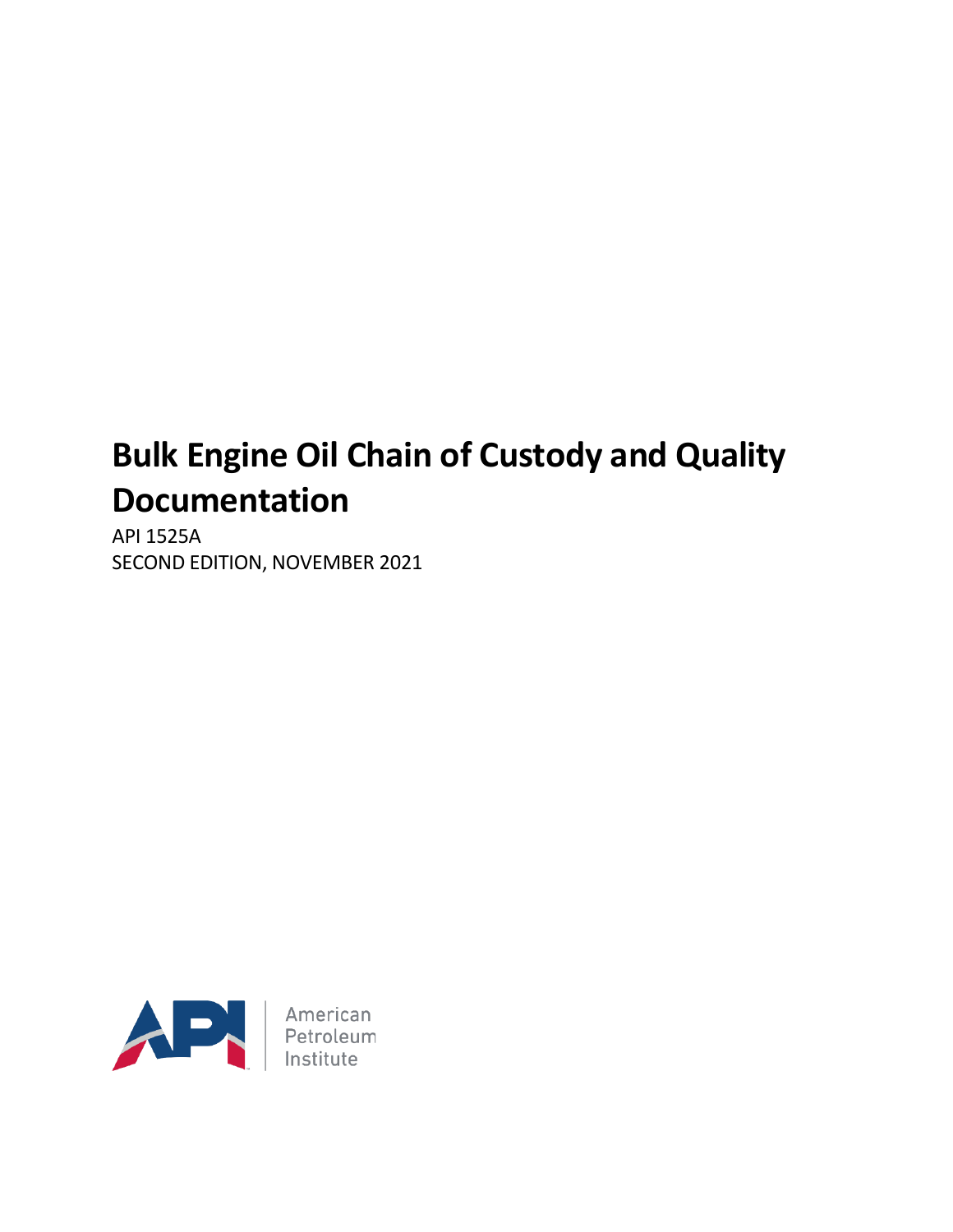#### **SPECIAL NOTES**

API publications necessarily address problems of a general nature. With respect to particular circumstances, local, state, and federal laws and regulations should be reviewed.

Neither API nor any of API's employees, subcontractors, consultants, committees, or other assignees make any warranty or representation, either express or implied, with respect to the accuracy, completeness, or usefulness of the information contained herein, or assume any liability or responsibility for any use, or the results of such use, of any information or process disclosed in this publication. Neither API nor any of API's employees, subcontractors, consultants, or other assignees represent that use of this publication would not infringe upon privately owned rights.

API publications may be used by anyone desiring to do so. Every effort has been made by the Institute to assure the accuracy and reliability of the data contained in them; however, the Institute makes no representation, warranty, or guarantee in connection with this publication and hereby expressly disclaims any liability or responsibility for loss or damage resulting from its use or for the violation of any authorities having jurisdiction with which this publication may conflict.

API publications are published to facilitate the broad availability of proven, sound engineering and operating practices. These publications are not intended to obviate the need for applying sound engineering judgment regarding when and where these publications should be utilized. The formulation and publication of API publications is not intended in any way to inhibit anyone from using any other practices.

Any manufacturer marking equipment or materials in conformance with the marking requirements of an API standard is solely responsible for complying with all the applicable requirements of that standard. API does not represent, warrant, or guarantee that such products do in fact conform to the applicable API standard.

All rights reserved. No part of this work may be reproduced, stored in a retrieval system, or transmitted by any means, electronic, mechanical, photocopying, recording, or otherwise, without prior written permission from the publisher. Contact the Publisher, API Publishing Services, 200 Massachusetts Ave NW, Suite 1100 Washington, D.C. 20001-5571, USA.

*Copyright ©2021 American Petroleum Institute*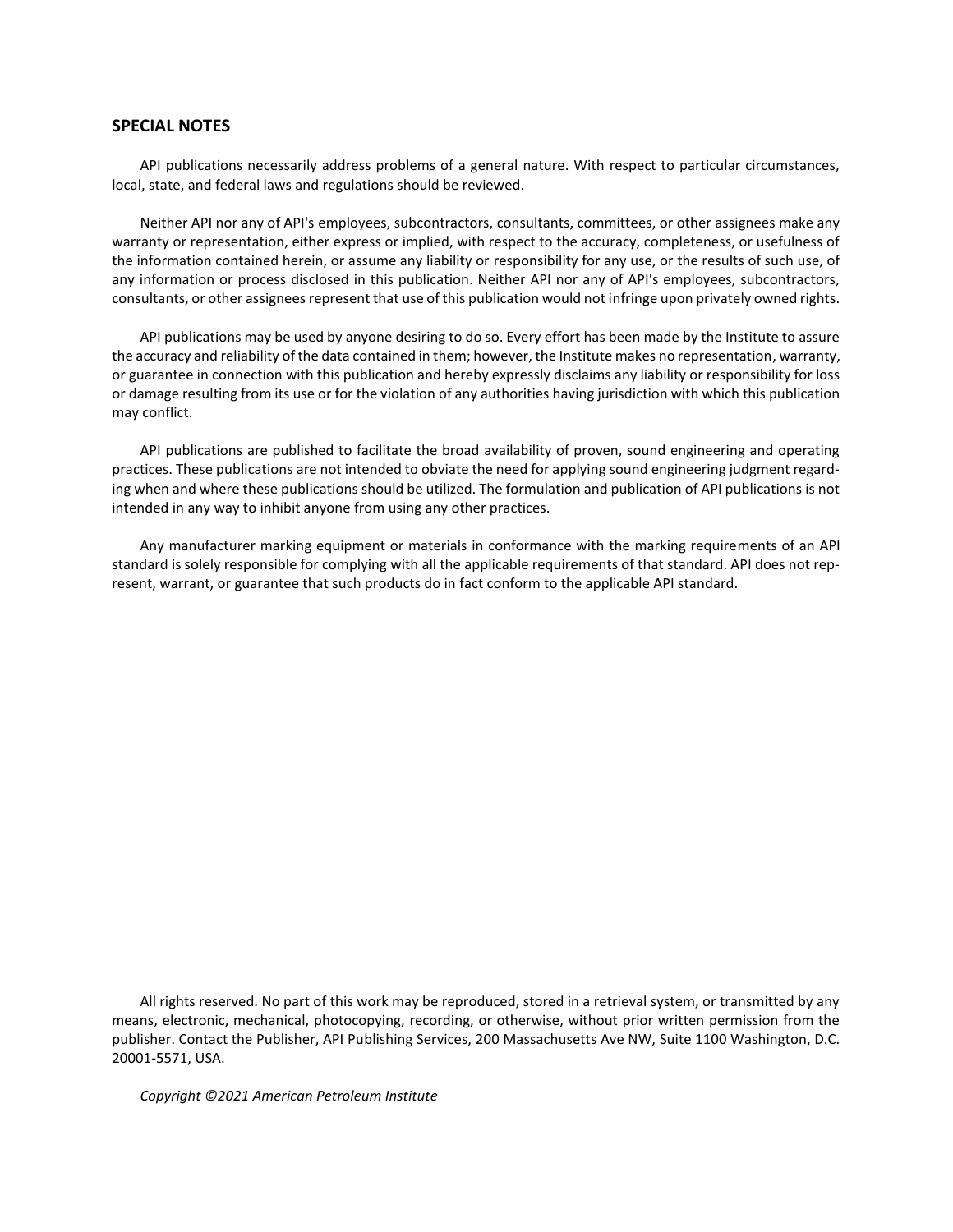#### **FOREWORD**

API 1525A *Bulk Engine Oil Chain of Custody and Quality Documentation* provides procedures for managing bulk engine oil chain of custody to ensure oil quality from the point of manufacture to installation in the end user's engine. All parties involved with supplying finished bulk engine oil to consumers have a role in protecting the quality of the oil throughout the supply chain. Responsibility for quality starts with the Bulk Engine Oil Provider (BEOP) and ends with the installer. The blender, the transporter/distributor and the installer that originally ordered the product have a role in ensuring the quality of the engine oil received matches the quality ordered.

Since publication of the First Edition in 2012, API's EOLCS group has worked cooperatively with the National Conference on Weights and Measures (NCWM) to establish labeling criteria for bulk engine oils.

Nothing contained in any API publication is to be construed as granting any right, by implication or otherwise, for the manufacture, sale, or use of any method, apparatus, or product covered by letters patent. Neither should anything contained in the publication be construed as insuring anyone against liability for infringement of letters patent.

This document was produced under API standardization procedures that ensure appropriate notification and participation in the developmental process and is designated as an API standard. Questions concerning the interpretation of the content of this publication or comments and questions concerning the procedures under which this publication was developed should be directed in writing to the Director of Standards, American Petroleum Institute, 200 Massachusetts Ave NW, Suite 1100 Washington, D.C. 20001-5571, USA. Requests for permission to reproduce or translate all or any part of the material published herein should also be addressed to the director.

Generally, API standards are reviewed and revised, reaffirmed, or withdrawn at least every 5 years. A one-time extension of up to 2 years may be added to this review cycle. Status of the publication can be ascertained from the API Standards Department, telephone (202) 682-8000. A catalog of API publications and materials is published annually and updated quarterly by API, 200 Massachusetts Ave NW, Suite 1100 Washington, D.C. 20001-5571, USA.

Suggested revisions are invited and should be submitted to the Standards Department, API, 200 Massachusetts Ave. NW, Suite 1100 Washington, D.C. 20001-5571, USA. standards@api.org.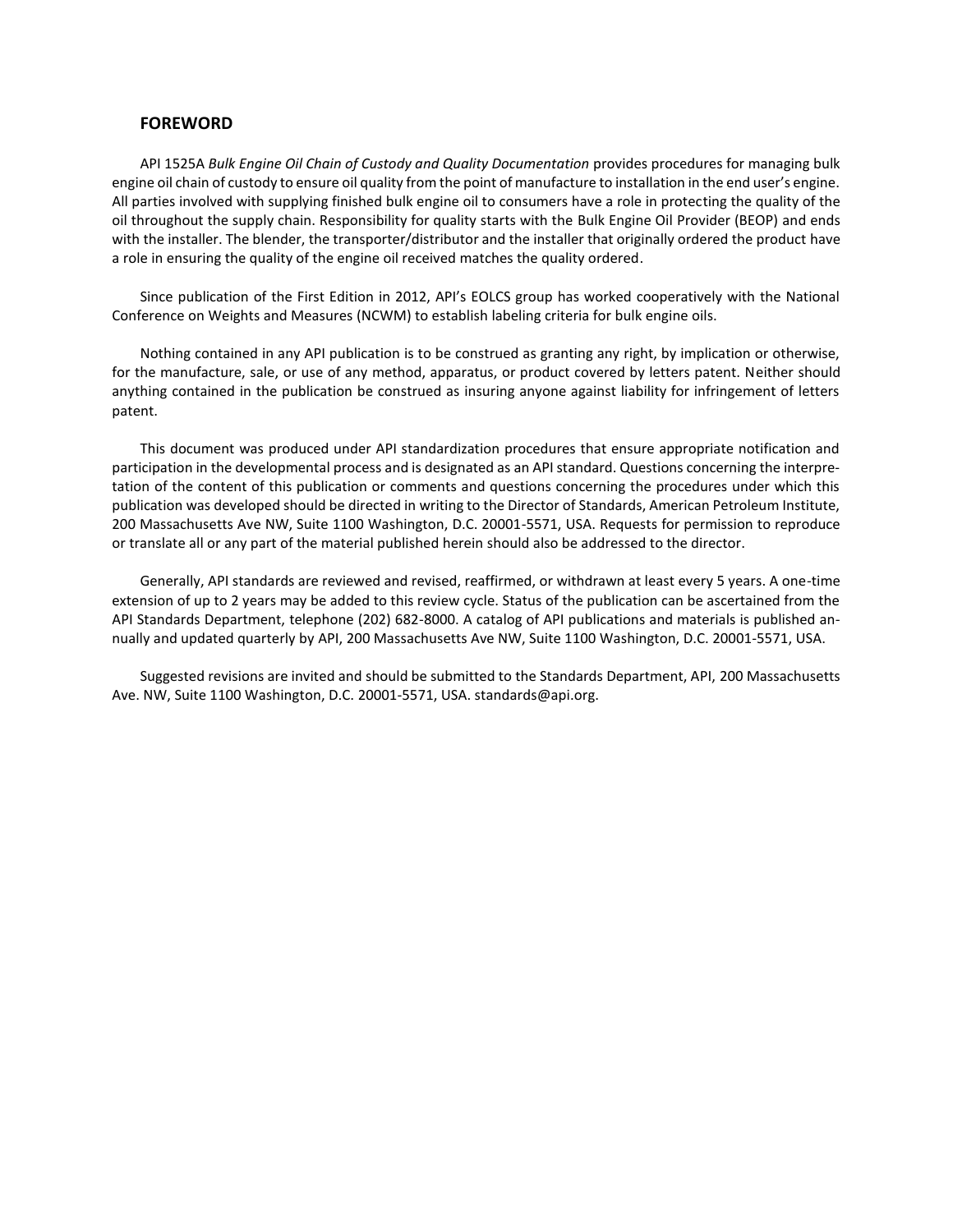# **CONTENTS**

| 1. SCOPE                                                                                                   |                                                                  | $\mathbf{1}$            |
|------------------------------------------------------------------------------------------------------------|------------------------------------------------------------------|-------------------------|
| <b>2. NORMATIVE REFERENCES</b>                                                                             |                                                                  | 1                       |
| <b>3. TERMS AND DEFINITIONS</b>                                                                            |                                                                  | $\overline{2}$          |
| 3.1.                                                                                                       | <b>Terms</b>                                                     | $\overline{\mathbf{2}}$ |
| 3.2.                                                                                                       | <b>Definitions</b>                                               | 2                       |
| <b>4. GENERAL PRINCIPLES</b>                                                                               |                                                                  | 4                       |
| 4.1.                                                                                                       | <b>Equipment for Handling, Sampling and Testing Engine Oils</b>  | 4                       |
| 4.2.                                                                                                       | <b>Procedures</b>                                                | 4                       |
| 4.3.                                                                                                       | Abbreviation                                                     | 4                       |
| 5. REQUIREMENTS FOR MARKETERS AND/OR BLENDERS SUPPLYING ENGINE OIL TO<br><b>API-CERTIFIED DISTRIBUTORS</b> |                                                                  | $\overline{a}$          |
| 5.1.                                                                                                       | <b>Basic Requirements for BEOPs</b>                              | 4                       |
| 5.2.                                                                                                       | <b>BEOP Practices to Support Chain of Custody</b>                | 5                       |
| 5.3.                                                                                                       | Chain-of-Custody Documentation-BEOP Delivery to Distributor      | 6                       |
| <b>6. REQUIREMENTS FOR DISTRIBUTOR OF BULK ENGINE OIL</b>                                                  |                                                                  | 8                       |
| 6.1.                                                                                                       | <b>General Requirements and Record Retention</b>                 | 8                       |
| 6.2.                                                                                                       | Chain-of-Custody Documentation-Distributor Receipt of Engine Oil | 8                       |
| 6.3.                                                                                                       | Chain-of-Custody Documentation-Distributor Delivery to Installer | 9                       |
| 6.4.                                                                                                       | Direct Delivery from BEOP to Installer                           | 11                      |
| 6.5.                                                                                                       | Multiple Transfers Between Initial Distributor and Installer     | 11                      |
| 7. INSTALLER ORDERING, RECEIPT AND INSTALLATION OF BULK ENGINE OIL                                         |                                                                  | 12                      |
| 7.1.                                                                                                       | <b>Product Offering</b>                                          | 12                      |
| 7.2.                                                                                                       | <b>Order Information</b>                                         | 12                      |
| 7.3.                                                                                                       | <b>Oil Ordering Practices</b>                                    | 12                      |
| 7.4.                                                                                                       | <b>Installer Receiving Practices</b>                             | 13                      |
| 7.5.                                                                                                       | <b>Installation Practices</b>                                    | 13                      |
| 7.6.                                                                                                       | <b>Customer Receipts</b>                                         | 13                      |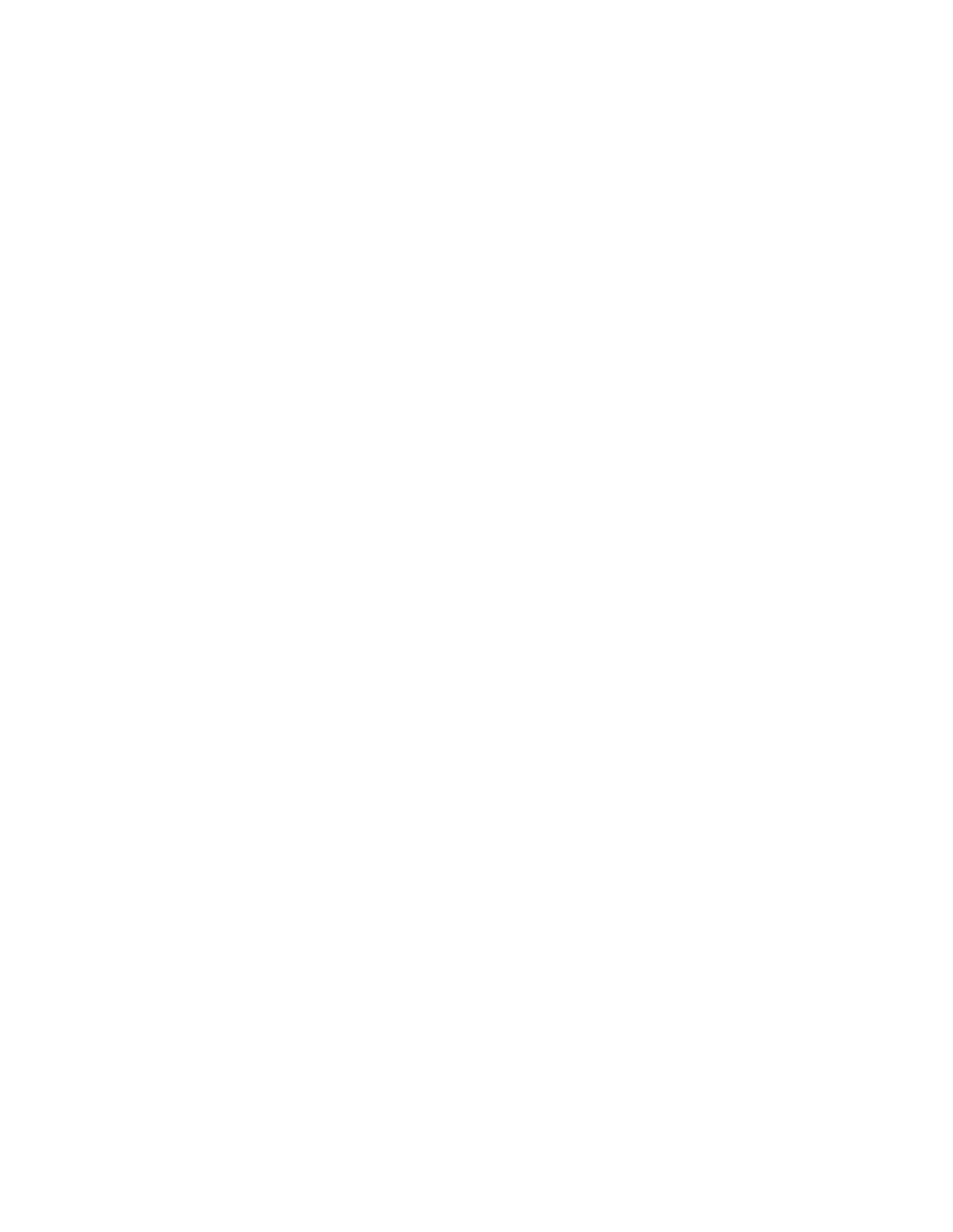# Bulk Engine Oil Chain of Custody and Quality Documentation

# <span id="page-5-0"></span>**1. Scope**

This document provides procedures for managing bulk engine oil chain of custody to ensure oil quality from the point of manufacture to installation in the end user's engine. The procedures specifically address the following key topics: Bulk Engine Oil Provider (BEOP) practices; the ordering of oils meeting API 1509; chain-of-custody documentation that identifies bulk engine oil throughout the supply system; and requirements for informing consumers about the types of engine oil available for installation and requirements for notification (written and/or electronic) and labelling of the oil installed in mobile equipment engines.

All parties involved with supplying bulk engine oil to consumers (end users) have a role in protecting the quality of the oil throughout the supply chain. Responsibility for quality starts with the BEOP and ends with the installer. The BEOP, the distributor and the installer that originally ordered the product all have a role in ensuring the quality of the engine oil received matches the quality ordered. Additionally, the installer should make best efforts to assist the end user in selecting products meeting the vehicle's performance needs.

This document builds on procedures published in API Recommended Practice 1525, *Bulk Oil Testing, Handling, and Storage Guidelines*. API 1525 addresses storage and handling of bulk oil, facility and equipment standards, loading and unloading, comingling in distributor storage, multiple transporters between BEOP and oil-change facilities, personal safety equipment, training, and governmental requirements and reviews.

Applicability of all or part of the guidelines should be determined on a case-by-case basis.

# <span id="page-5-1"></span>**2. Normative References**

The following referenced documents are indispensable for the application of this document. For dated references, only the edition cited applies. For undated references, the latest edition of the referenced document (including any amendments) applies.

API 1509<sup>1</sup> , *Engine Oil Licensing and Certification System*

API Recommended Practice 1525, *Bulk Oil Testing, Handling, and Storage Guidelines*

*API Engine Oil Licensing and Certification System (EOLCS) Online System User Guide*

ASTM D445<sup>2</sup>, Standard Test Method for Kinematic Viscosity of Transparent and Opaque Liquids (and Calculation of Dynamic *Viscosity)*

ASTM D1500, *Standard Test Method for ASTM Color of Petroleum Products (ASTM Color Scale)*

ASTM D4052, *Standard Test Method for Density, Relative Density, and API Gravity of Liquids by Digital Density Meter*

ASTM D4927, *Standard Test Methods for Elemental Analysis of Lubricant and Additive Components—Barium, Calcium, Phosphorus, Sulfur, and Zinc by Wavelength-Dispersive X-Ray Fluorescence Spectroscopy*

ASTM D4951, *Standard Test Method for Determination of Additive Elements in Lubricating Oils by Inductively Coupled Plasma Atomic Emission Spectrometry*

ASTM D5185, *Standard Test Method for Multielement Determination of Used and Unused Lubricating Oils and Base Oils by Inductively Coupled Plasma Atomic Emission Spectrometry (ICP-AES)*

<sup>1</sup> API, 200 Massachusetts Avenue NW, Suite 1100, Washington, DC 20001-5571, USA

<sup>2</sup> ASTM, 100 Barr Harbor Drive, P.O. Box C700, West Conshohocken, PA 19428-2959 USA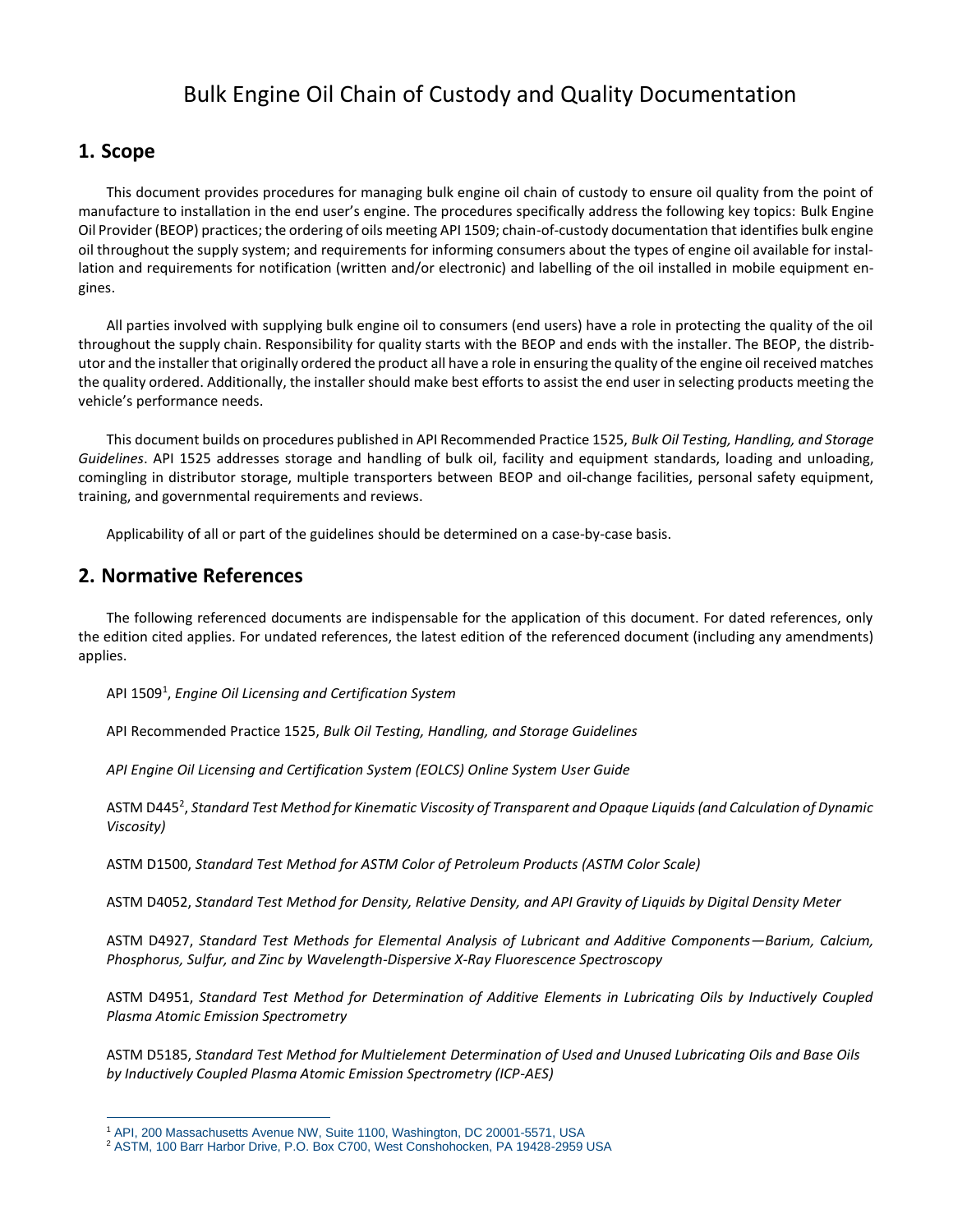ASTM D5293, *Standard Test Method for Apparent Viscosity of Engine Oils and Base Stocks Between —10 °C and —35 °C Using Cold-Cranking Simulator*

ASTM D5762, *Standard Test Method for Nitrogen in Liquid Hydrocarbons, Petroleum and Petroleum Products by Boat-Inlet Chemiluminescence*

ASTM D5949, *Standard Test Method for Pour Point of Petroleum Products (Automatic Pressure Pulsing Method)*

ASTM D5950, *Standard Test Method for Pour Point of Petroleum Products (Automatic Tilt Method)*

ASTM D5985, *Standard Test Method for Pour Point of Petroleum Products (Rotational Method)*

ASTM D6362, *Standard Practice for Certificates of Reference Materials for Water Analysis*

ASTM D6481, *Standard Test Method for Determination of Phosphorus, Sulfur, Calcium, and Zinc in Lubrication Oils by Energy Dispersive X-ray Fluorescence Spectroscopy*

ASTM D7279, *Standard Test Method for Kinematic Viscosity of Transparent and Opaque Liquids by Automated Houillon Viscometer*

ISO 17050-1 3 , *Conformity Assessment — Supplier's Declaration of Conformity — Part 1: General Requirements*

<span id="page-6-3"></span>SAE J183<sup>4</sup>, [Engine Oil Performance and Engine Service Classification \(Other than "Energy Conserving" or "Resource Con](https://www.sae.org/standards/content/j183_202007/)*[serving"\)](https://www.sae.org/standards/content/j183_202007/)*

SAE J300*<sup>4</sup>* [,](#page-6-3) *Engine Oil Viscosity Classification*

# <span id="page-6-0"></span>**3. Terms and Definitions**

For the purposes of this document, the following definitions apply:

## <span id="page-6-1"></span>**3.1. TERMS**

- a. May—indicates provisions that are optional and, consequently, are at the discretion of the designer or operator.
- b. Must—indicates important legal or safety considerations.
- c. Shall—indicates provisions that are mandatory to meet this API standard and/or contractual obligations.
- d. Should—indicates provisions that are recommended but not mandatory. Implementation of these provisions will be made based on consideration of the following, as appropriate: (a) risk/benefit analysis, (b) company standards, (c) company experience, and (d) company philosophy.

# <span id="page-6-2"></span>**3.2. DEFINITIONS**

- **API service category:** an engine oil designation (for example, API SP, SN, CJ-4, CK-4, and FA-4) that defines a specific level of performance as measured in engine and bench tests.
- **Batch:** a delivery of finished engine oil from a Bulk Engine Oil Provider to a distributor from a maximum of one vehicle, rail car or portable container. A delivery of the same product from multiple compartments from a single vehicle at the same time may be considered a single batch if loaded from a single BEOP storage tank.
- **3.2.3. Bulk engine oil:** engine oil dispensed and delivered in metered quantities.

<sup>3</sup> ISO, 1, ch. de la Voie-Creuse, CP 56, 1211 Genève 20, Switzerland

<sup>4</sup> SAE, 400 Commonwealth Drive, Warrendale, PA 15096-0001 USA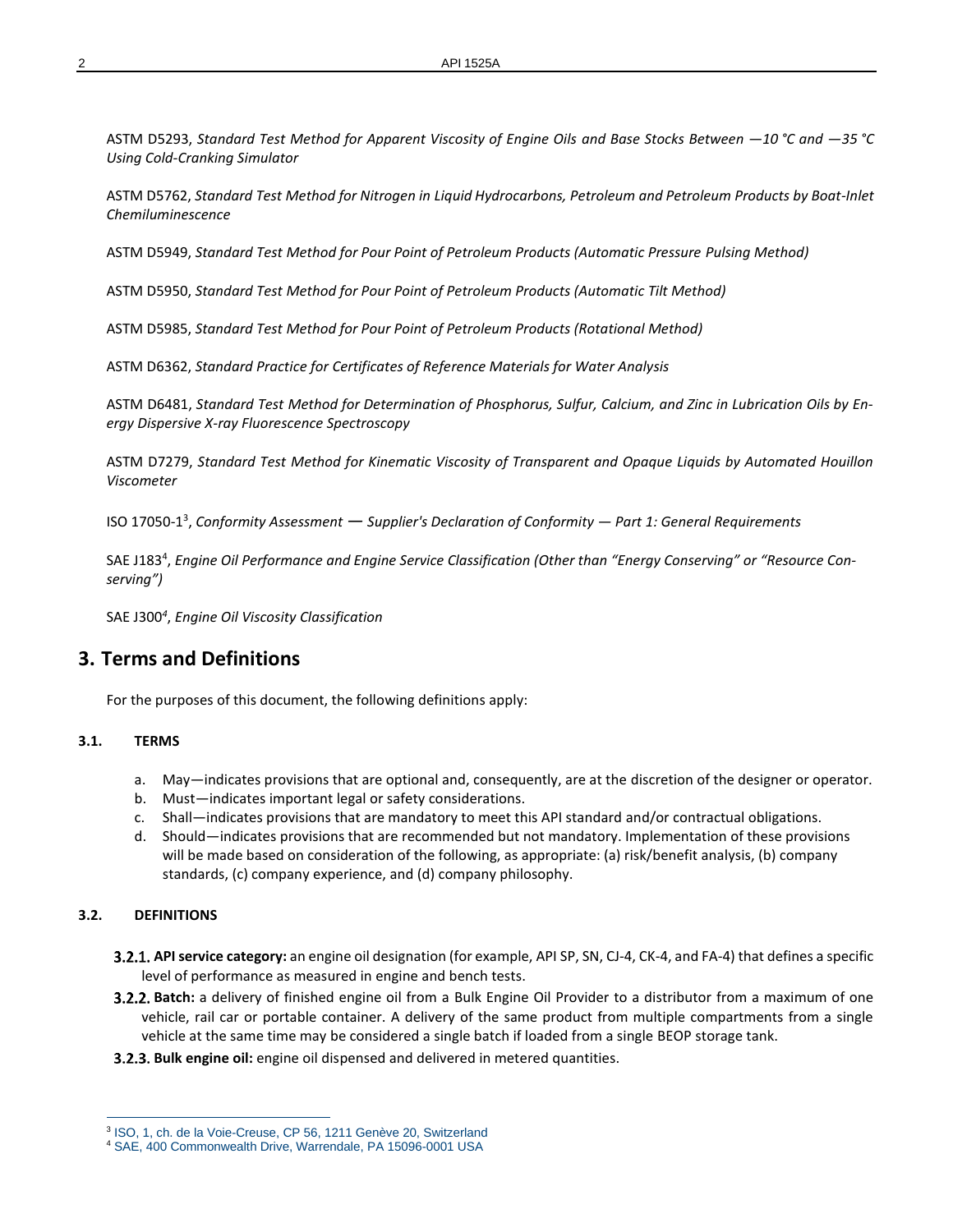**Bulk Engine Oil Provider (BEOP):** In the context of this document, an entity that fills one or both of the following roles, ultimately making engine oils available in bulk to installers:

**3.2.4.1.** A **blender** mixes base stocks and engine oil performance additives (additive package) to produce an engine oil in bulk.

**3.2.4.2.** An **oil marketer** is defined as the marketing organization responsible for the integrity of the brand name and the representation of the branded product in the marketplace.

- **Candidate Data Package:** a record of each test program conducted under the American Chemistry Council Code of Practice (see [www.americanchemistry.com](http://www.americanchemistry.com/) for details).
- **Distributor:** an entity that stores or delivers finished bulk engine oils to multiple users (including other distributors or installers)
- **Formulation:** a specific mixture of lubricant base stocks and performance additives (additive package), including treat levels of all components, that results in an engine oil.
- **Installer:** an entity that puts engine oil into the engine of a consumer (end user).
- **Licensable category:** an API service category listed in API 1509 as eligible for use in the API Service Symbol.
- **License status:** a statement that the formulation used to blend an engine oil is licensed or not licensed by API.
- **Licensed formulation:** a formulation that both (a) meets the requirements of API 1509 for the service category claimed and (b) is licensed by API.
- **3.2.12. Ownership:** the top management position in the legal entity (private or corporate) responsible for all actions carried out by all distributors and/or installers owned or controlled by the entity.
- <span id="page-7-0"></span>**Performance designation:** This may include one or more of the following: active engine service category, or categories, as defined by the latest version of
	- SAE J183, "Engine Oil Performance and Engine Service Classification (Other than "Energy Conserving"),"
	- API Publication 1509, "Engine Oil Licensing and Certification System,"
	- European Automobile Manufacturers Association (ACEA), "European Oil Sequences,"
	- China GB oil standard,
	- JASO GLV-1,
	- Or other Vehicle or Engine Manufacturer standard(s)
- **Product:** a Bulk Engine Oil Provider's finished engine oil, sold in bulk, with a unique brand name, viscosity grade, and API service category.
- **Product delivery:** the offloading of product to a distributor or installer's tanks or the transfer of product in a portable container to the distributor or installer's custody.
- **Product identification information:** the unique BEOP's name, brand name, viscosity grade, API service category, and API license status that is specific to an engine oil or engine oils.
- **Product quality:** defined as an engine oil's ability to meet API, OEM, industry, national or international specifications.
- **Qualified formulations:** specific engine oil formulations identified by unique codes for which acceptable performance against API performance standards has been demonstrated. Proof of performance against API standards requires the successful completion of engine and bench tests, frequently in combination with application of Base Oil Interchange and/or Viscosity Grade Read-Across guidelines.
- **Quality assurance:** a program for the systematic monitoring and evaluation of the various aspects of a project, service, or facility to ensure that standards of quality are being met.
- **Quality control:** the aggregate of activities (as design analysis and inspection for defects) designed to ensure adequate quality especially in manufactured products.
- **3.2.21. Quality statement:** a document that confirms that an engine oil delivered meets the characteristics and performance level expected from the BEOP. The quality statement can be a Certificate of Analysis (C of A), Certificate of Conformance (C of C) or other document as agreed between the parties prior to product delivery.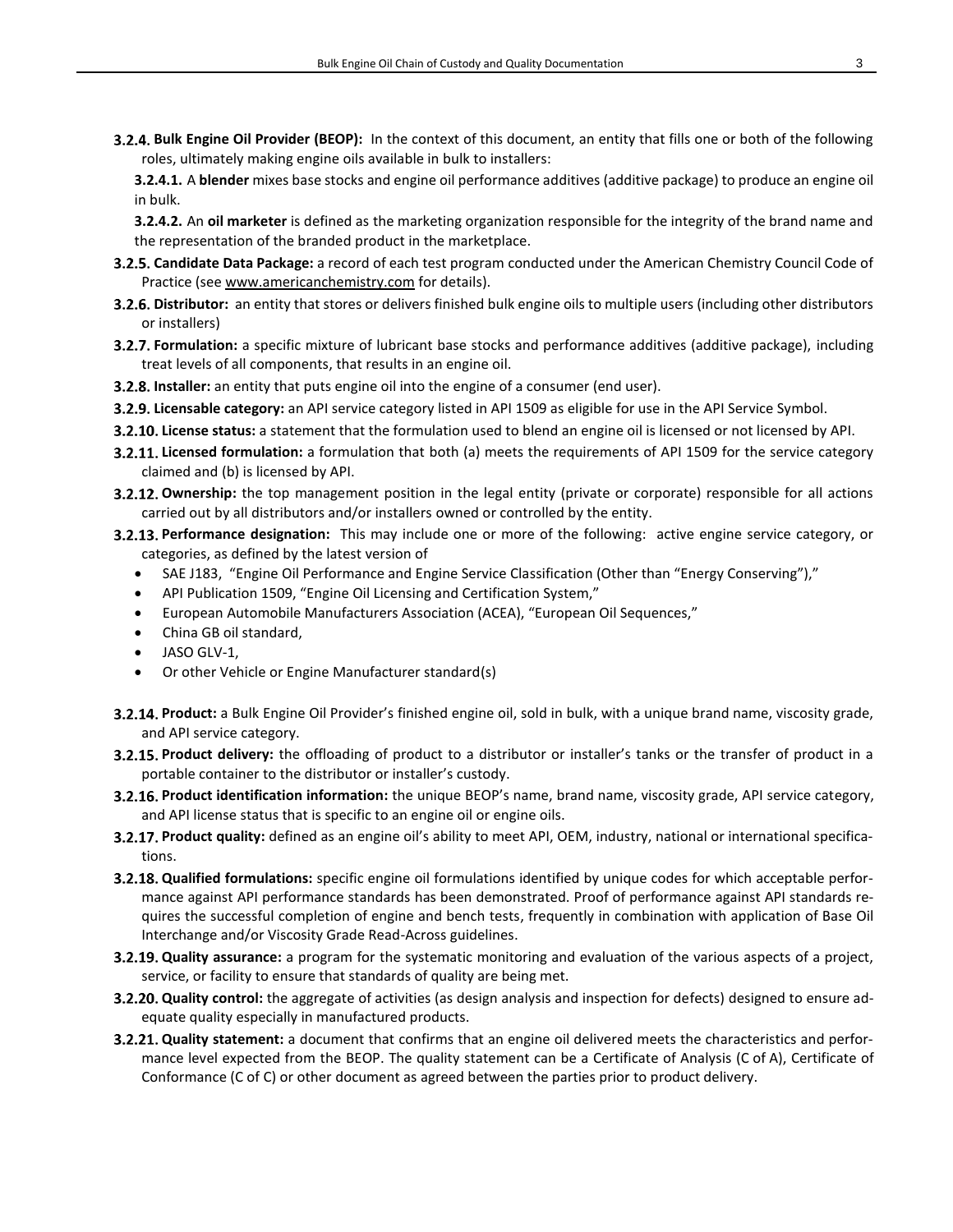**3.2.21.1. Certificate of Analysis (C of A):** a certification report of the analyses performed to develop the certified values recorded. It shall list the test method(s) used for analysis and industry specification limits for tests listed, when available, for the engine oil(s) supplied (see latest edition ASTM D6362).

**3.2.21.2. Certificate of Conformance (C of C):** a document that contains a statement of Conformity of a manufactured product. The certificate documents that the product conforms to manufactured specifications (see latest edition ISO/IEC 17050-1).

# <span id="page-8-0"></span>**4. General Principles**

#### <span id="page-8-1"></span>**4.1. EQUIPMENT FOR HANDLING, SAMPLING AND TESTING ENGINE OILS**

Engine oils should be handled, sampled and tested in accordance with the latest edition of API 1525; further requirements may be contractually imposed at any part of the custody transfer chain. At minimum, clean, dry, and clear glass (or plastic) bottles shall be used when making visual comparisons to reference samples for color, water, and contamination.

#### <span id="page-8-2"></span>**4.2. PROCEDURES**

Engine oil marketers , blenders, distributors and installers should have written procedures consistent with those described in the latest edition of API 1525.

#### <span id="page-8-3"></span>**4.3. ABBREVIATION**

If the format (or software support) for any documentation referenced by this standard imposes limits on the number of characters that can be used, an abbreviation may be used as long as the information required by the standard is discernible within the abbreviation. For example, if brand name, SAE viscosity grade, and API service category are required within the documentation, "Brand X SAE 5W-30 ILSAC GF-6A/API SP" could be abbreviated as "Brd X SAE5W-30 SP."

# <span id="page-8-4"></span>**5. Requirements for Marketers and/or Blenders Supplying Engine Oil to API-Certified Distributors**

#### <span id="page-8-5"></span>**5.1. BASIC REQUIREMENTS FOR BEOPS**

- <span id="page-8-6"></span>**5.1.1.** Records required by this section shall be maintained a minimum period consisting of the balance of the current year plus one calendar year.
	- **5.1.1.1.** Example: Records dated 20 January 2021 must be maintained until 31 December 2022
- 5.1.2. A BEOP shall have available for supply to distributors or installers engine oils that are in compliance with the latest edition of API 1509 .
- **5.1.3.** The BEOP shall clearly identify to all recipients for each engine oil to be supplied the API service category or other performance designations per [3.2.13,](#page-7-0) API license status (if applicable), SAE viscosity grade, and brand name. Notification may be made by paper or electronic record.
- **5.1.4.** The BEOP shall verify an engine oil's license status by providing a valid copy of its Schedule A License Agreement or citing API's on-line Directory of Licensees [\(www.api.org/eolcs\)](http://www.api.org/eolcs). Notification may be made by paper or electronic record.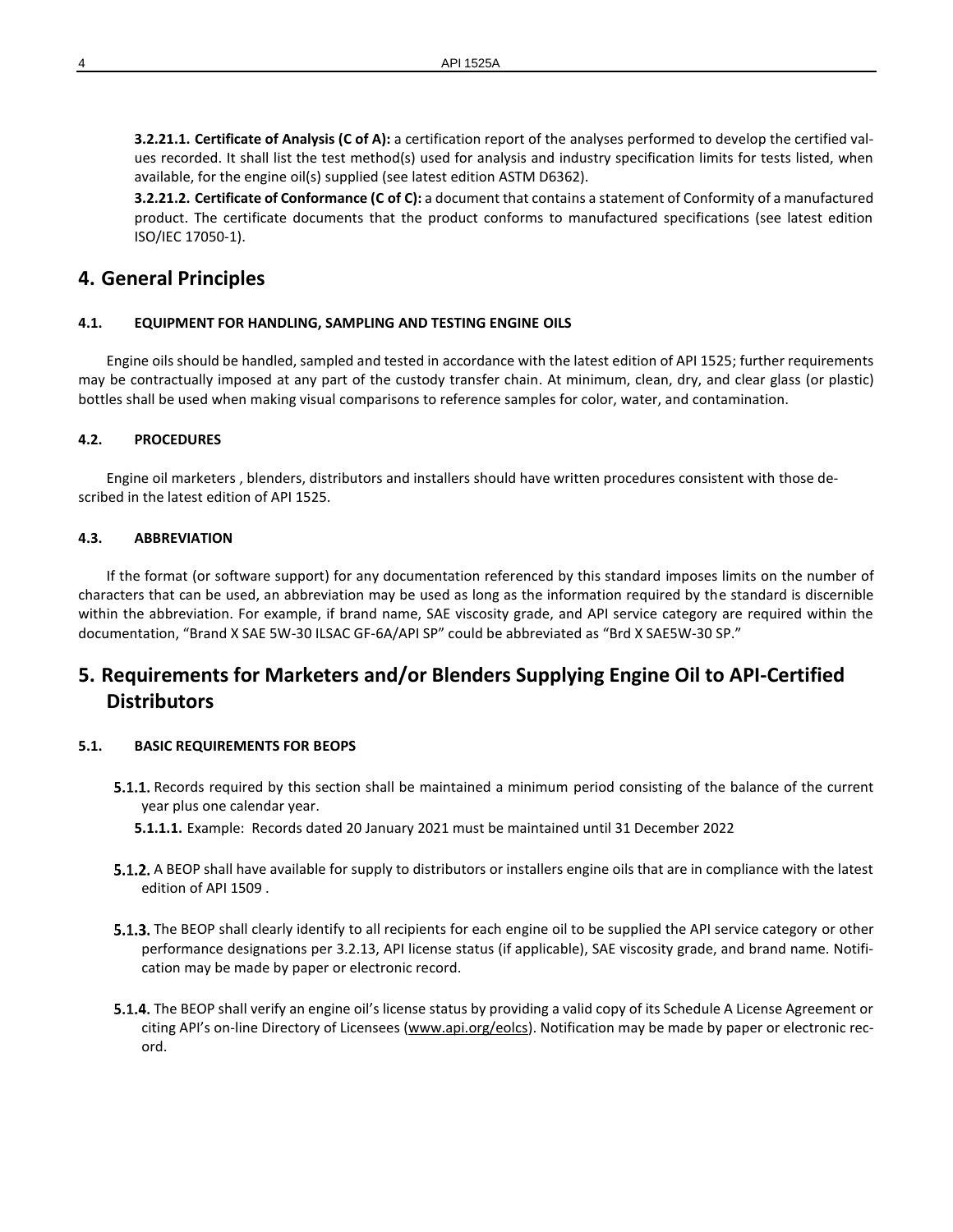5.1.5. The BEOP must maintain pertinent sections of the Candidate Data Package provided by the technology supplier sufficient to document the API service category of each formulation supplied.

**5.1.5.1.** Candidate Data Packages shall be maintained as long as the formulations supported by the data packages are supplied.

#### <span id="page-9-2"></span><span id="page-9-0"></span>**5.2. BEOP PRACTICES TO SUPPORT CHAIN OF CUSTODY**

#### 5.2.1. Batch Quality and Tracking Management

The BEOP shall implement and maintain a quality testing and tracking system to allow identification of and assure conformance to the API service category claimed for every batch of engine oil delivered to distributors and installers.

#### **5.2.1.1.** Tracking System

The tracking system shall include, at minimum:

- a. A separate, unique code for each blend/batch.
- b. Blend code traceable to formulations on file with EOLCS online system.
- c. Certificates of Analysis for components used in oil batches.
- d. Records of the results of quality certification testing (See [5.2.1.2\)](#page-9-1) on each batch.
- e. Record of batches in a tank for a given day (identify the most recent two batches added to a tank).
- f. The customers for all deliveries made each day from each engine oil storage tank.

#### **5.2.1.2.** Batch/Quality Certification Testing

<span id="page-9-1"></span>At the time of manufacture, the BEOP shall run appropriate tests on each batch to certify the oil has been blended to meet identifiable properties. Tests should include the following (appropriate ASTM procedures, when available, are recommended):

- a. Kinematic viscosity at 100°C—ASTM D445 or D7279.
- b. Cold Cranking Simulator (CCS) @ temperature for viscosity grade (defined in SAE J300)—ASTM D5293.
- c. Additive elements sufficient to confirm additive package and additive component level (Ca, Mg, P, Zn, Molybdenum, Na, B & N and/or others if appropriate)—ASTM D4951 or D5185; D4927; and D6481, D5762 or D6443.
- d. Appearance (Visual), per company procedures and criteria
- e. Color (ASTM D1500).
- f. Specific gravity/density (ASTM D4052).
- g. Pour point (ASTM D5949, D5950, D5985).
- h. If available, HTHS (per ASTM D4683, D4741, D5481 or CEC L-36-90) and MRV (per ASTM D4684) are recommended as validation tests.

#### **5.2.1.3.** Retain Samples

The BEOP shall retain a minimum of 500 mL/1 pint of product from each blend, and these retain samples shall be traceable to the batch. The BEOP shall retain samples for a minimum of 6 months in an environment that is

- i. free from exposure to UV light to prevent deterioration or contamination and
- ii. avoids exposure to excess heat or cold.

The sample shall be labelled to include the following information at a minimum:

- a. Product name (or suitable identifier as permitted in [4.3\)](#page-8-3)
- b. Date blended (or at which certification per [5.2.1.2](#page-9-1) was completed)
- c. Reference number and date
- d. Batch number

Alternatively, a bar code system that encapsulates the above information digitally is acceptable.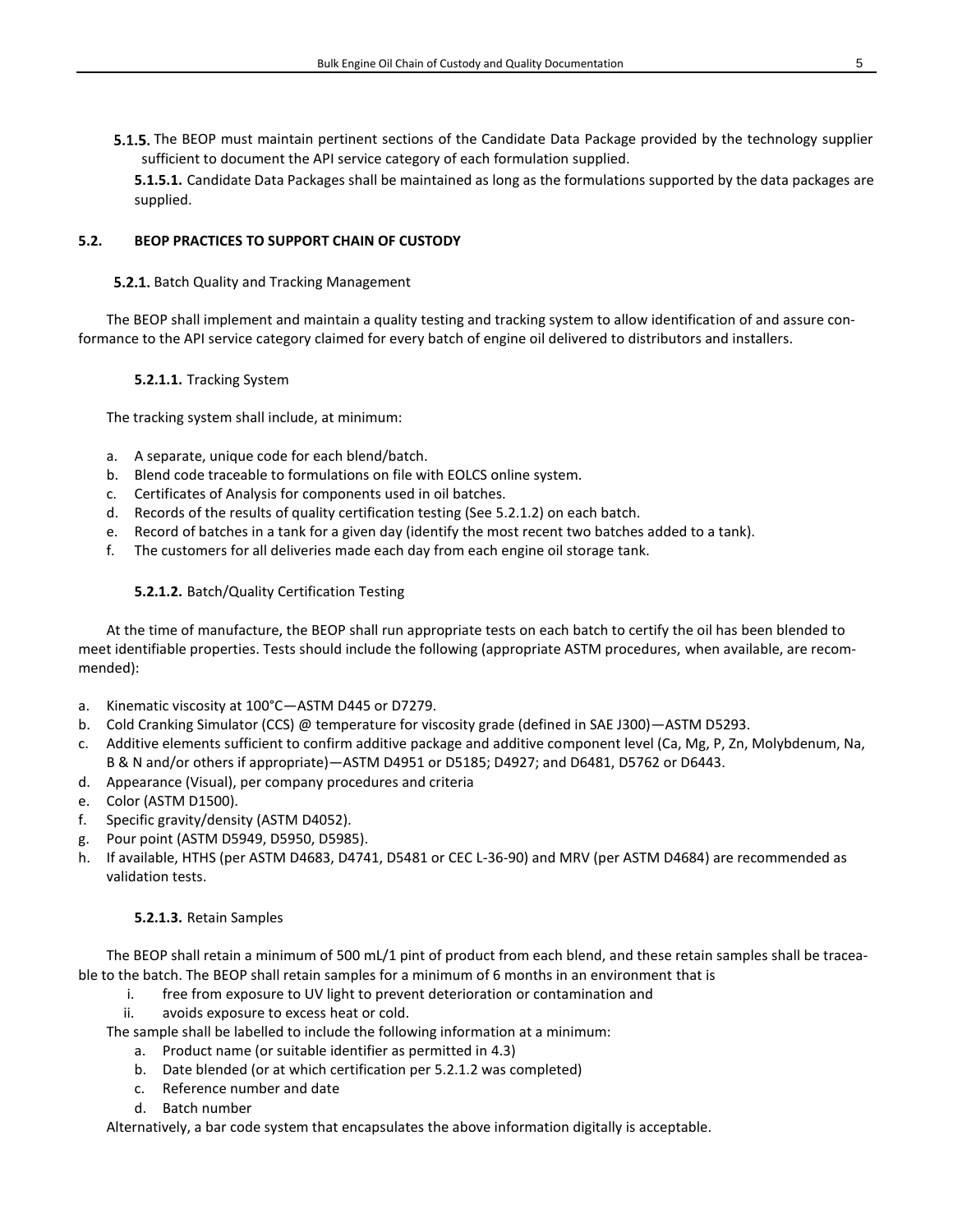# <span id="page-10-0"></span>**5.3. CHAIN-OF-CUSTODY DOCUMENTATION—BEOP DELIVERY TO DISTRIBUTOR**

## <span id="page-10-1"></span>**Order Information**

The BEOP shall provide a paper or electronic record with each sale of product that identifies the quality of the product. At minimum, the record shall include the following:

- a. Brand name.
- b. SAE viscosity grade.
- c. Performance designation(s) per [3.2.13.](#page-7-0)
- d. If an API service Category is claimed as one of the performance designations for the product, the API license status (APIlicensed or unlicensed). The API license status of the oil shall be confirmed by the distributor. API-licensed oils are listed online a[t www.api.org/eolcs.](http://www.api.org/eolcs)
- e. Information necessary to ensure traceability to product performance claim.

## **Bill of Lading**

The BEOP shall provide a Bill of Lading, consisting of a paper or electronic record, for each oil delivery to each distributor (or installer) receiving an engine oil or oils. This Bill of Lading shall include the information below for each oil in each compartment delivered, or the distributor shall be able to link to a system [for example, through product or stock-keeping unit (SKU) numbers] that defines the following:

- a. BEOP name(s).
- b. Brand name(s).
- c. SAE viscosity grade(s).
- d. Performance designation(s) per [3.2.13.](#page-7-0)
- e. If an API service Category is claimed as one of the performance designations for a product, the API license status (APIlicensed or unlicensed). The API license status of the oil shall be confirmed by the distributor. API-licensed oils are listed online a[t www.api.org/eolcs.](http://www.api.org/eolcs)
- f. Oil quantity(ies).
- g. Date of shipment.
- h. Delivery vehicle compartment(s) from which oil is dispensed.

## **Quality Statement**

**5.3.3.1.** The BEOP shall provide, if requested by an API-licensed distributor, a quality statement for all engine oil deliveries to the distributor at the time of product delivery. The quality statement shall certify that the product has been inspected and tested and conforms to established specifications. The person responsible for the product quality shall sign the quality statement either by actual signature or electronic identification.

**5.3.3.2.** The quality statement shall be in the form of a Certificate of Analysis (C of A), Certificate of Conformance (C of C) or other document as agreed between the parties prior to product delivery.

<span id="page-10-2"></span>**5.3.3.3.** The quality statement should contain at least the following information about each engine oil being transferred:

- a. BEOP name(s).
- b. Brand name(s).
- c. SAE viscosity grade.
- d. Performance designation(s) per [3.2.13.](#page-7-0)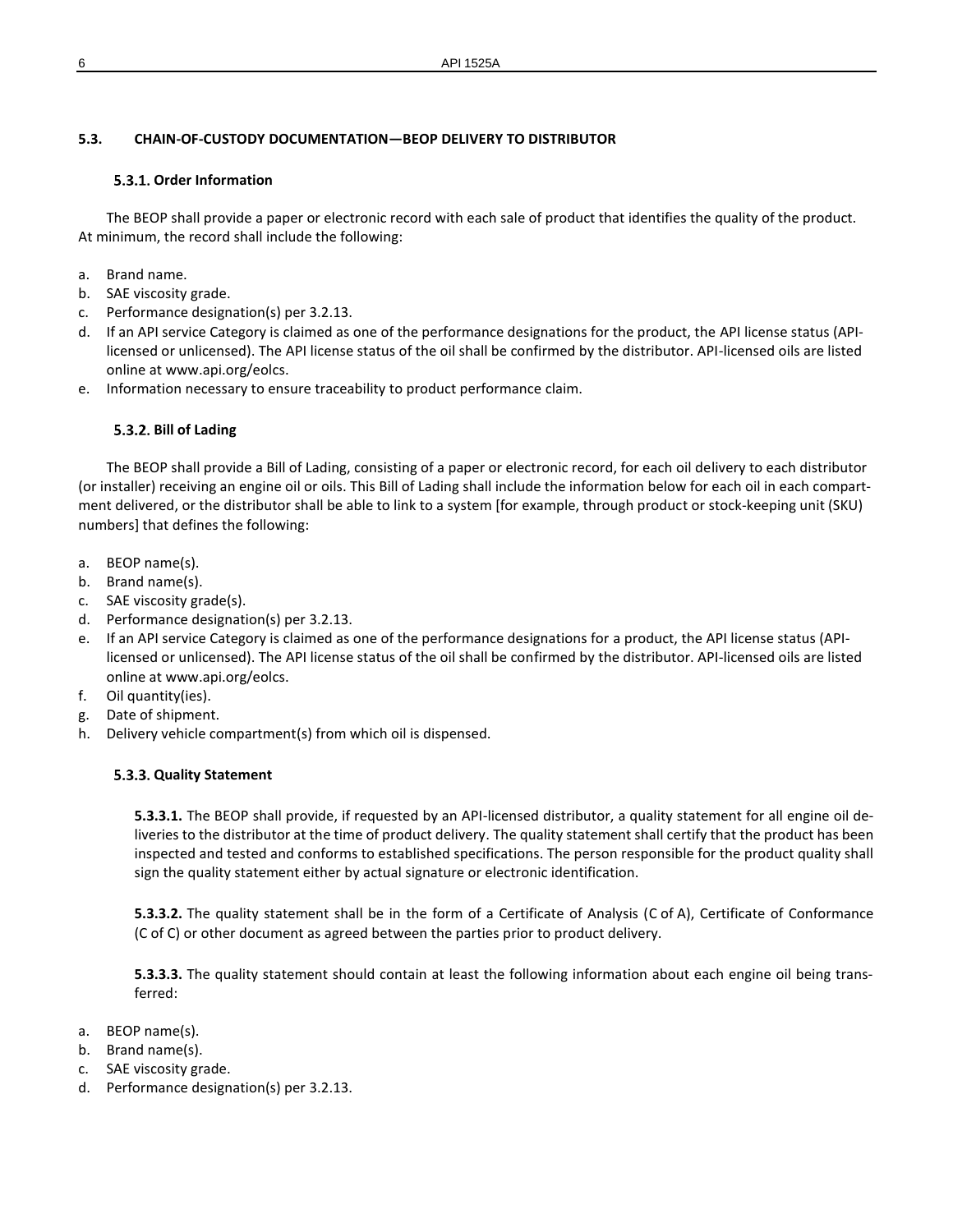- e. If an API service Category is claimed as one of the performance designations for the product, the API license status (APIlicensed or unlicensed). The API license status of the oil shall be confirmed by the distributor. API-licensed oils are listed on-line a[t www.api.org/eolcs.](http://www.api.org/eolcs)
- f. Oil quantity.
- g. Date of shipment.

**5.3.3.4.** The C of A should include results from tests as agreed between the BEOP and the oil recipient (see [5.2.1\)](#page-9-2). Examples of tests include the following:

- a. Kinematic viscosity at 100°C—ASTM D445 or D7279.
- b. CCS @ temperature for viscosity grade (defined in SAE J300)—ASTM D5293.
- c. Elemental analysis—ASTM D4951, D4927, D5185, D6481 or D5762.
- d. Appearance (Visual).
- e. Density and relative density by digital density meter (ASTM D4052) or API gravity by ASTM D1250.
- f. Pour point (ASTM D5949, D5950, or D5985).

The C of A should list industry specification limits for tests run, when available, for the engine oil(s) supplied. The BEOP and distributor shall agree on what test results will be shown in the C of A or C of C.

**5.3.3.5.** A C of C should contain a statement of conformity that states that the engine oils manufactured meet the performance designation(s) claimed.

#### **5.3.4. Retain Sample**

The BEOP shall draw a minimum of 500 mL/1 pint of engine oil loaded onto the delivery vehicle. If the vehicle is loaded from more than one storage tank, the BEOP shall take a retain that represents product from each storage tank. Retain samples shall be traceable to the delivery, including the unique delivery vehicle identification and compartment number. The BEOP shall retain samples for a minimum of 6 months in an environment that

- i. Is free from exposure to UV light to prevent deterioration or contamination and
- ii. avoids exposure to excess heat or cold.

The sample shall be labelled to include the following information at a minimum:

- a. Product name (or suitable identifier as permitted in [4.3\)](#page-8-3)
- b. Date received
- c. Reference number and date
- d. Batch number

Alternatively, a bar code system that encapsulates the above information digitally is acceptable.

## **5.3.5. Invoice**

All invoices for engine oil delivered to a distributor shall contain at least the following information or link to a system (for example, through product or SKU numbers) that defines the following:

- a. BEOP name(s) and address.
- b. Buying entity name(s) and address
- c. Date and Time of sale
- d. Brand name(s).
- e. SAE viscosity grade(s).
- f. Performance designation(s) per [3.2.13.](#page-7-0)
- g. If an API service Category is claimed as one of the performance designations for the product, the API license status (API-licensed or unlicensed). The API license status of the oil shall be confirmed by the distributor. API-licensed oils are listed on-line at [www.api.org/eolcs.](http://www.api.org/eolcs)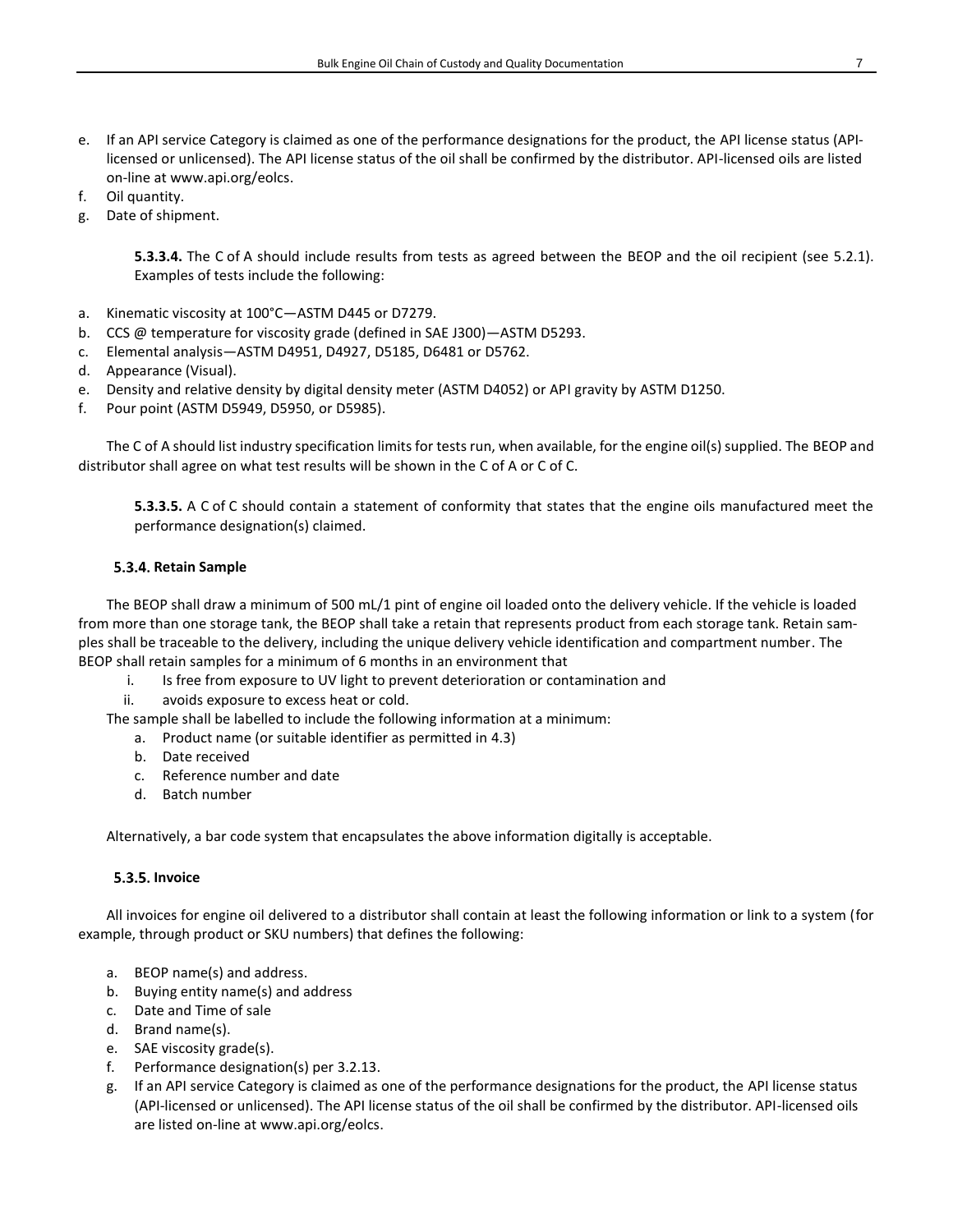- h. Oil quantity(ies).
- i. Date of shipment.

## **5.3.6. Record Retention**

The BEOP shall maintain copies of the order, Bill of Lading, quality statement and invoice for a minimum period consisting of the balance of the current year plus one calendar year in paper or electronic format. An example of the retention period appears i[n 5.1.1.1.](#page-8-6)

# <span id="page-12-0"></span>**6. Requirements for Distributor of Bulk Engine Oil**

## <span id="page-12-1"></span>**6.1. GENERAL REQUIREMENTS AND RECORD RETENTION**

- 6.1.1. This section applies to all bulk engine oils handled by the distributor. Unless record retention requirements are identified in a specific paragraph, records required by this section shall be maintained for a minimum period consisting of the balance of the current year plus one calendar year in paper or electronic format. An example of the retention period appears i[n 5.1.1.1.](#page-8-6)
- 6.1.2. A distributor's engine oil offerings shall comply with the latest edition of API 1509 or the requirements of other, current performance designations.

# <span id="page-12-3"></span><span id="page-12-2"></span>**6.2. CHAIN-OF-CUSTODY DOCUMENTATION—DISTRIBUTOR RECEIPT OF ENGINE OIL**

#### **Order Information**

The distributor shall order engine oil from a BEOP by requesting and ensuring receipt of, at minimum, the information listed below:

- a. Brand name.
- b. SAE viscosity grade.
- c. Performance designation(s) per [3.2.13.](#page-7-0)
- d. If an API service Category is claimed as one of the performance designations for the product, the API license status (APIlicensed or unlicensed). The API license status of the oil shall be confirmed by the distributor. API-licensed oils are listed on-line a[t www.api.org/eolcs.](http://www.api.org/eolcs)
- e. Information necessary to ensure traceability to product performance.

## **6.2.2. Purchase Order**

**6.2.2.1.** When ordering engine oil from a BEOP, the distributor shall order by requesting the information listed in [6.2.1.](#page-12-3) As an example, a distributor would order 2,000 gallons of Brand X SAE 5W-30 API-licensed ILSAC GF-6A/API SP engine oil. The distributor shall confirm the API license status of the engine oils ordered. API-licensed oils are listed on-line at [www.api.org/eolcs.](http://www.api.org/eolcs)

**6.2.2.2.** The distributor shall document in writing the order placed including the information required in [6.2.1.](#page-12-3) If the distributor places a verbal order, the distributor should request a written summary from the BEOP or draft a dated summary and fax or email it to the BEOP for return verification. The written summary shall include at least the information required by [6.2.1.](#page-12-3)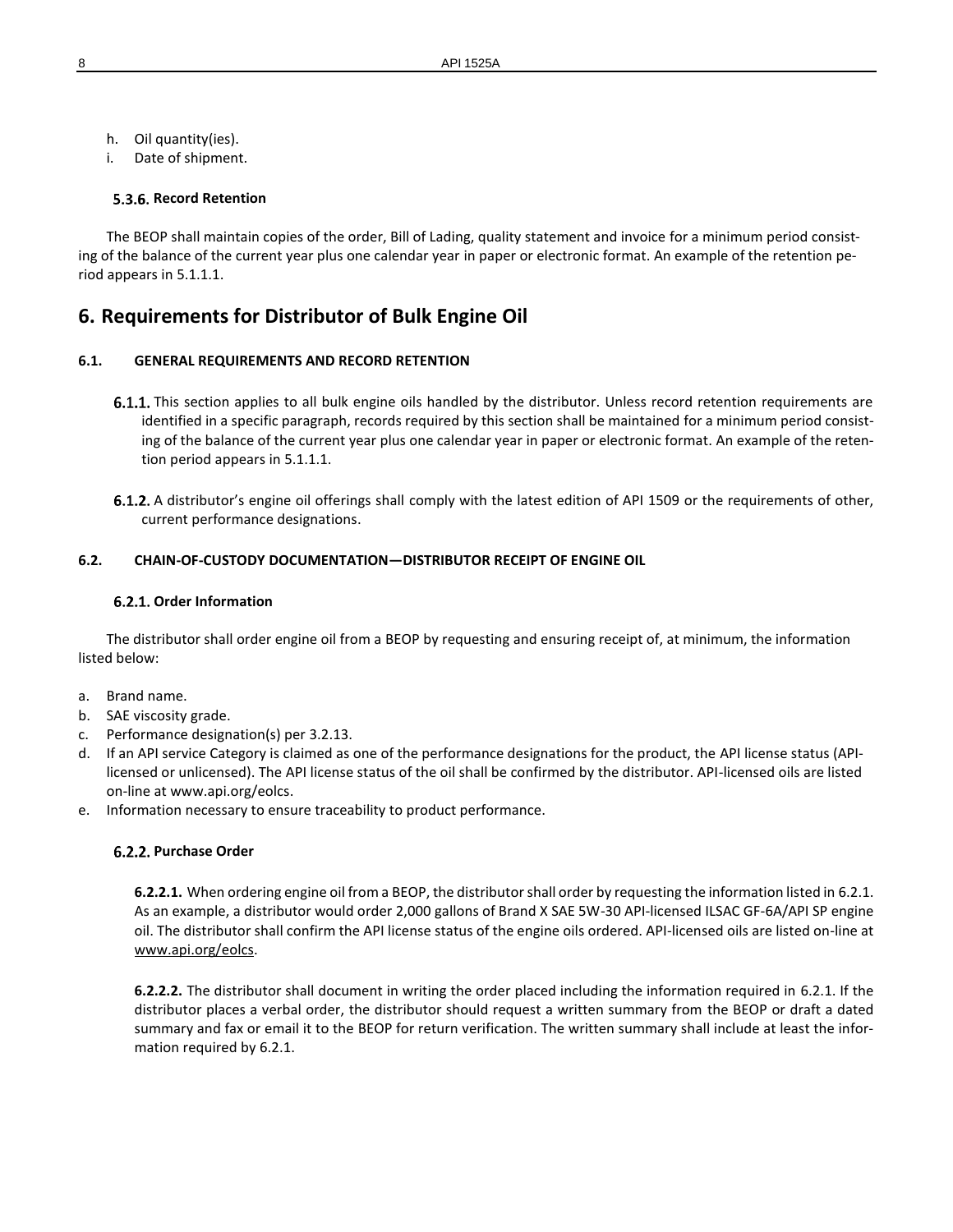#### **6.2.3. Receiving Inspection**

The distributor shall ensure that the Bill of Lading and quality statement, if requested, meet the purchase order requirements prior to product off-loading. This review must include confirmation of the following:

- a. BEOP name.
- b. Brand name.
- c. SAE viscosity grade.
- d. Performance designation(s) per [3.2.13.](#page-7-0)
- e. If an API service Category is claimed as one of the performance designations for the product, the API license status (API-licensed or unlicensed). The API license status of the oil shall be confirmed by the distributor. API-licensed oils are listed on-line at [www.api.org/eolcs.](http://www.api.org/eolcs)
- f. Oil quantity.
- g. Date of shipment.
- h. Delivery vehicle compartment from which oil is dispensed.
- i. Bill of Lading number.
- j. Carrier identification.
- k. Density and relative density by ASTM D4052 or API gravity by D1250.
- l. Batch number or other method of traceability.
- m. Supply point.
- n. Person taking delivery.

#### **Record Retention**

The distributor shall maintain records of product deliveries received from BEOPs for a minimum period consisting of the balance of the current year plus one calendar year in paper or electronic format. An example of the retention period appears in [5.1.1.1.](#page-8-6) Records shall include the batch identification, the purchase order, the Bill of Lading, and the quality statement as well as the product identification information in [6.2.1,](#page-12-3) date of delivery and the unique identification of the delivery vehicle, including compartment number.

## **Retain Samples**

The distributor shall draw a minimum of 1 pint / 500 mL of engine oil from each delivery vehicle compartment from which delivery is accepted. The sample shall be traceable to the specific production batch and shall be retained for a minimum of 6 months in an environment that

- i. Is free from exposure to UV light to prevent deterioration or contamination and
- ii. avoids exposure to excess heat or cold.

The sample shall be labelled to include the following information at a minimum:

- a. Product name (or suitable identifier as permitted in [4.3\)](#page-8-3)
- b. Date received
- c. Reference number and date
- d. Batch number

Alternatively, a bar code system that encapsulates the above information digitally is acceptable.

## <span id="page-13-0"></span>**6.3. CHAIN-OF-CUSTODY DOCUMENTATION—DISTRIBUTOR DELIVERY TO INSTALLER**

#### **6.3.1. Customer Order**

The distributor shall document the specific engine oil(s) ordered by the installer including product identification information (see [5.3.1\)](#page-10-1).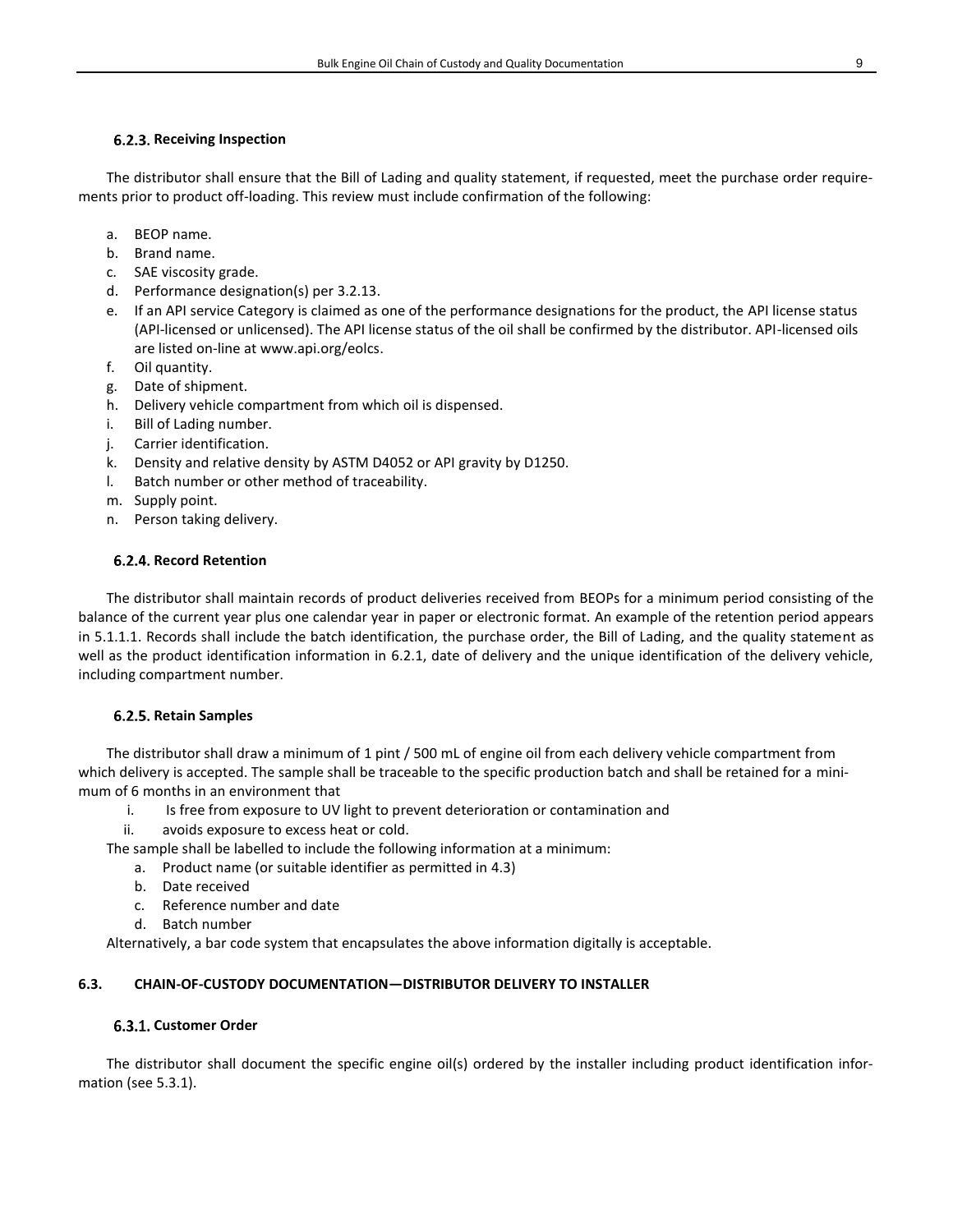# <span id="page-14-0"></span>**6.3.2. Drop Ticket**

**6.3.2.1.** The distributor shall provide a drop ticket for each engine oil delivery that includes at least the following information for each oil delivered:

- a. BEOP name(s).
- b. Brand name(s).
- c. Performance designation(s) per [3.2.13.](#page-7-0)
- d. If an API service Category is claimed as one of the performance designations for the product, the API license status (API-licensed or unlicensed). The API license status of the oil shall be confirmed by the distributor. API-licensed oils are listed on-line at [www.api.org/eolcs.](http://www.api.org/eolcs)
- e. Oil quantity(ies).

**6.3.2.2.** If the format for a field on the drop ticket limits the number of characters that can be used, abbreviations may be used as long as the brand, viscosity grade, and API service category are discernible. For example, "Brand X SAE 5W-30 ILSAC GF-6A/API SP" could be abbreviated as "BrdX5W30GF6ASP."

# **6.3.3. Invoice**

All invoices for engine oils delivered to installers shall contain, at minimum, the following information on the engine oils delivered:

- a. BEOP name.
- b. Brand name.
- c. SAE viscosity grade.
- d. Performance designation(s) per [3.2.13.](#page-7-0)
- e. If an API service Category is claimed as one of the performance designations for the product, the API license status (APIlicensed or unlicensed). The API license status of the oil shall be confirmed by the distributor. API-licensed oils are listed on-line a[t www.api.org/eolcs.](http://www.api.org/eolcs)

# <span id="page-14-1"></span>**Pre-Dispensing Verification**

Before dispensing engine oil into an installer's bulk tank, the distributor shall confirm with the installer that the brand name, SAE viscosity grade and API service category of the engine oil being delivered matches the oil ordered. This confirmation shall be provided in written form (paper or electronic format). The distributor should dispense the oil in accordance with API 1525.

# **6.3.5. Post-Dispensing Verification**

After the engine oil has been dispensed, the distributor shall allow the installer to verify that the meter-head on the delivery vehicle is zeroed out.

# **Retain Samples**

The distributor should as a best practice retain at least 4 ounces of engine oil from each compartment of the delivery vehicle either after loading product into a compartment or at time of delivery to an installer. The sample shall be traceable to the delivery of oil from each compartment at each drop. The distributor shall retain samples for a minimum of 6 months in an environment that:

- i. Is free from exposure to UV light to prevent deterioration or contamination and
- ii. avoids exposure to excess heat or cold.

The sample shall be labelled to include the following information at a minimum:

- a. Product name (or suitable identifier as permitted in [4.3\)](#page-8-3)
- b. Date received
- c. Reference number and date
- d. Batch number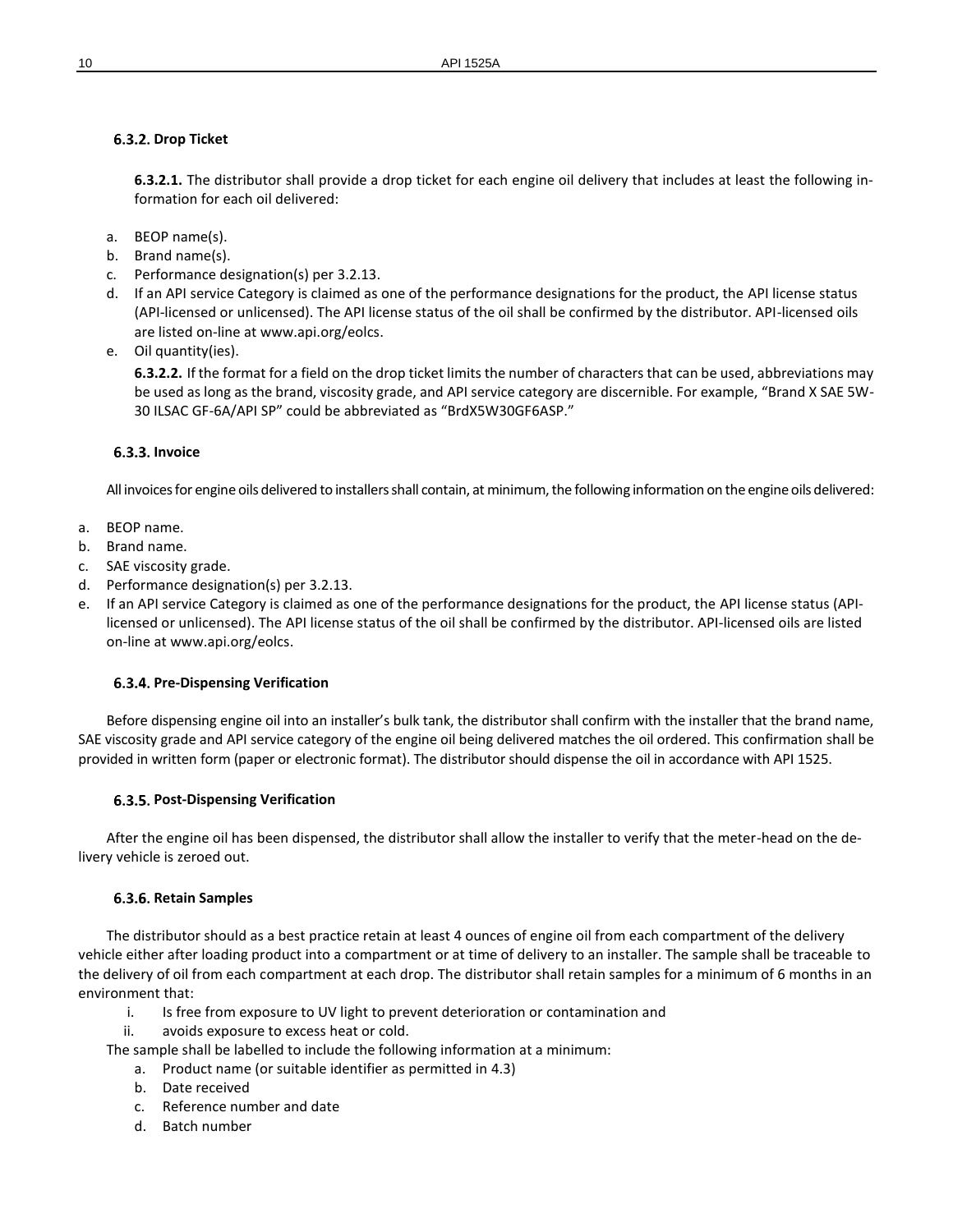Alternatively, a bar code system that encapsulates the above information digitally is acceptable.

#### **6.3.7. Record Retention**

The distributor shall maintain records of product deliveries to installers for a minimum period consisting of the balance of the current year plus one calendar year in paper or electronic format. An example of the retention period appears in [5.1.1.1.](#page-8-6) Records shall include the customer order, the drop ticket, and the invoice as well as the product identification information, date of delivery, and unique identification of the delivery vehicle including compartment number.

## <span id="page-15-0"></span>**6.4. DIRECT DELIVERY FROM BEOP TO INSTALLER**

If a BEOP delivers engine oil directly to an installer, the requirements in paragraph [6.3](#page-13-0) shall apply.

## **Retain Samples from Compartments**

The BEOP shall retain at least 4 ounces of engine oil loaded into each compartment of the delivery vehicle. The BEOP shall retain samples for a minimum of 6 months in an environment that

- i. is free from exposure to UV light to prevent deterioration or contamination and
- ii. avoids exposure to excess heat or cold.

The sample shall be labelled to include the following information at a minimum:

- a. Product name (or suitable identifier as permitted in [4.3\)](#page-8-3)
- b. Date received
- c. Reference number and date
- d. Batch number

Alternatively, a bar code system that encapsulates the above information digitally is acceptable.

# **Retain Samples from Intermediate Bulk Container (IBC)**

A BEOP delivering engine oil by intermediate bulk container (IBC) shall retain at least 4 ounces of engine oil loaded into the IBC. The BEOP shall retain samples for a minimum of 6 months in an environment that

- i. is free from exposure to UV light to prevent deterioration or contamination and
- ii. avoids exposure to excess heat or cold.

The sample shall be labelled to include the following information at a minimum:

- a. Product name (or suitable identifier as permitted in [4.3\)](#page-8-3)
- b. Date received
- c. Reference number and date
- d. Batch number

Alternatively, a bar code system that encapsulates the above information digitally is acceptable.

## <span id="page-15-1"></span>**6.5. MULTIPLE TRANSFERS BETWEEN INITIAL DISTRIBUTOR AND INSTALLER**

6.5.1. If an engine oil is transferred more than once after being shipped to a distributor by a BEOP, practices outlined in Section 6 shall be followed by each entity transferring the oil. This is mandatory to maintain chain of custody and ensure the final user of the engine oil receives the proper information on the oil.

Distributors operating in accordance with this standard, and that receive engine oil from another distributor, shall draw for retention a minimum of 4 ounces of engine oil from each delivery vehicle compartment from which delivery is accepted. The samples shall be retained for a minimum of 6 months in an environment that

- i. is free from exposure to UV light to prevent deterioration or contamination and
- ii. avoids exposure to excess heat or cold.

The sample shall be labelled to include the following information at a minimum:

a. Product name (or suitable identifier as permitted in [4.3\)](#page-8-3)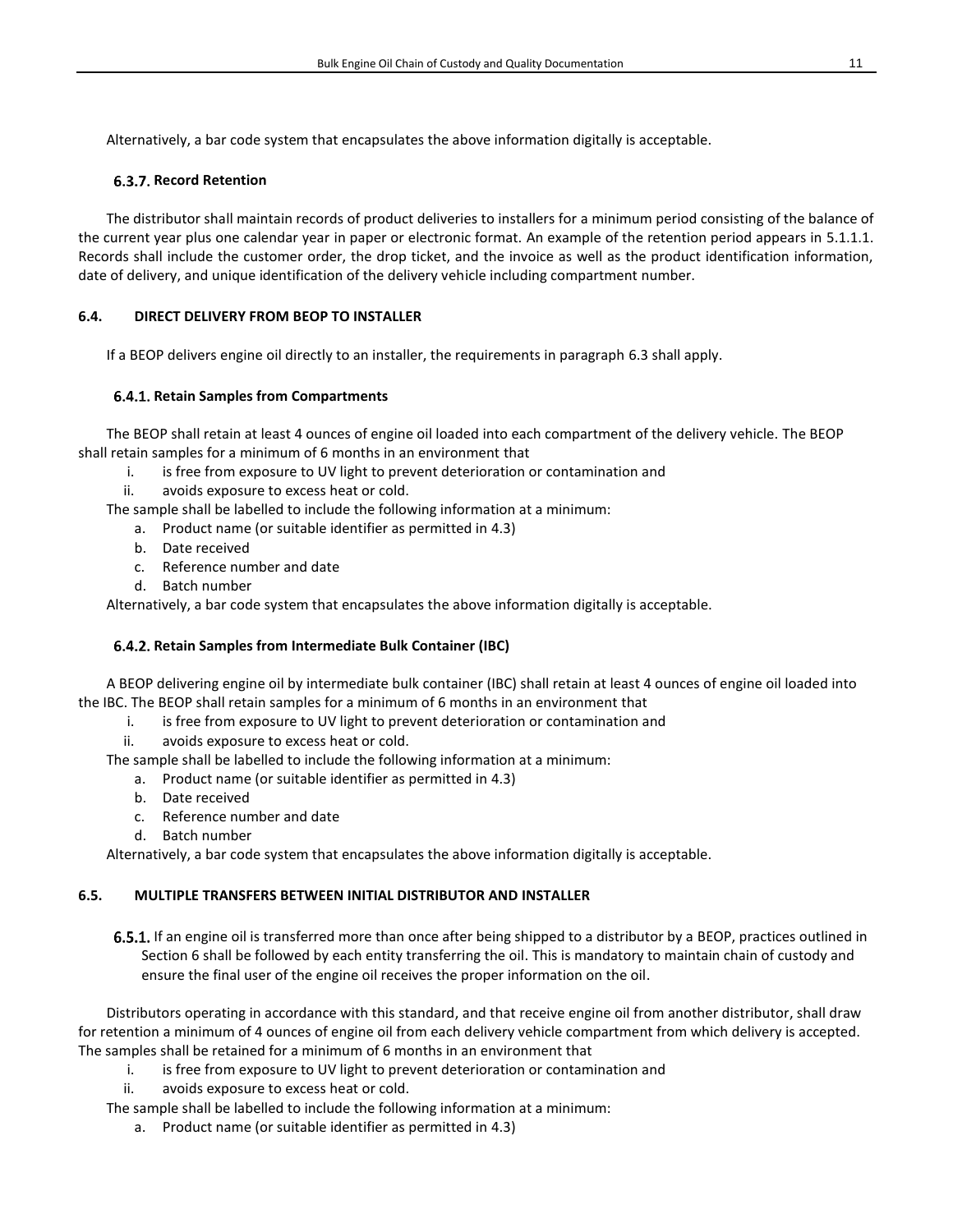- b. Date received
- c. Reference number and date
- d. Batch number

Alternatively, a bar code system that encapsulates the above information digitally is acceptable.

6.5.2. Two or more products with different physical and/or chemical properties as identified in items a through e of [5.3.3.3](#page-10-2) shall not be commingled, even if the products are similar. Mixing different oils with different additive systems conflicts with the requirement under [5.3.1](#page-10-1) to provide sufficient documentation to identify product properties and quality. The distributor shall ensure that tanks are drained and flushed between different products, different grades of the same product, and different products or product groups. The tank should be flushed using the guidelines outlined in API 1525 with the next product to be pumped into the tank.

# <span id="page-16-0"></span>**7. Installer Ordering, Receipt and Installation of Bulk Engine Oil**

## <span id="page-16-1"></span>**7.1. PRODUCT OFFERING**

An installer's bulk engine oil offerings shall adhere to at least one of the performance designations outlined in [3.2.13.](#page-7-0)

## <span id="page-16-4"></span><span id="page-16-2"></span>**7.2. ORDER INFORMATION**

7.2.1. The installer shall order engine oil from a distributor by requesting, at minimum, the information listed below:

- a. Brand name.
- b. SAE viscosity grade.
- c. Performance designation(s) per [3.2.13.](#page-7-0)
- d. If an API service Category is claimed as one of the performance designations for the product, the API license status (API-licensed or unlicensed). The API license status of the oil shall be confirmed by the distributor. API-licensed oils are listed on-line at [www.api.org/eolcs.](http://www.api.org/eolcs)
- e. The API license status of the oil shall be confirmed by the distributor. API-licensed oils are listed on-line at [www.api.org/eolcs.](http://www.api.org/eolcs)

**7.2.2.** The distributor shall designate how the oil will be described on its drop ticket and invoice in accordance wit[h 6.3.2.1.](#page-14-0)

7.2.3. The installer should request that the distributor notify him or her every time the information above changes.

# <span id="page-16-3"></span>**7.3. OIL ORDERING PRACTICES**

7.3.1. When ordering engine oil from a distributor, an installer shall request a specific brand, SAE viscosity grade, performance designation per [3.2.13,](#page-7-0) and quantity of oil per the information agreed upon by the entities involved. As an example, the installer staff member responsible for ordering engine oil would order 2,000 gallons of Brand X SAE 5W-30 API-licensed ILSAC GF-6A/API SP engine oil. If the distributor no longer carries the brand requested, the installer shall request and receive the information required unde[r 7.2.1](#page-16-4) before accepting a substitute brand.

For products making an API performance category claim, the licensing status (licensed or unlicensed) should also appear. The API license status of the oil shall be confirmed by the distributor. API-licensed oils are listed on-line at [www.api.org/eolcs.](http://www.api.org/eolcs)

7.3.2. If a verbal order is placed, the installer may request a written summary from the distributor or draft a dated summary and fax or email it to the distributor for return verification. The written summary shall include at least the information required b[y 7.2.1.](#page-16-4)